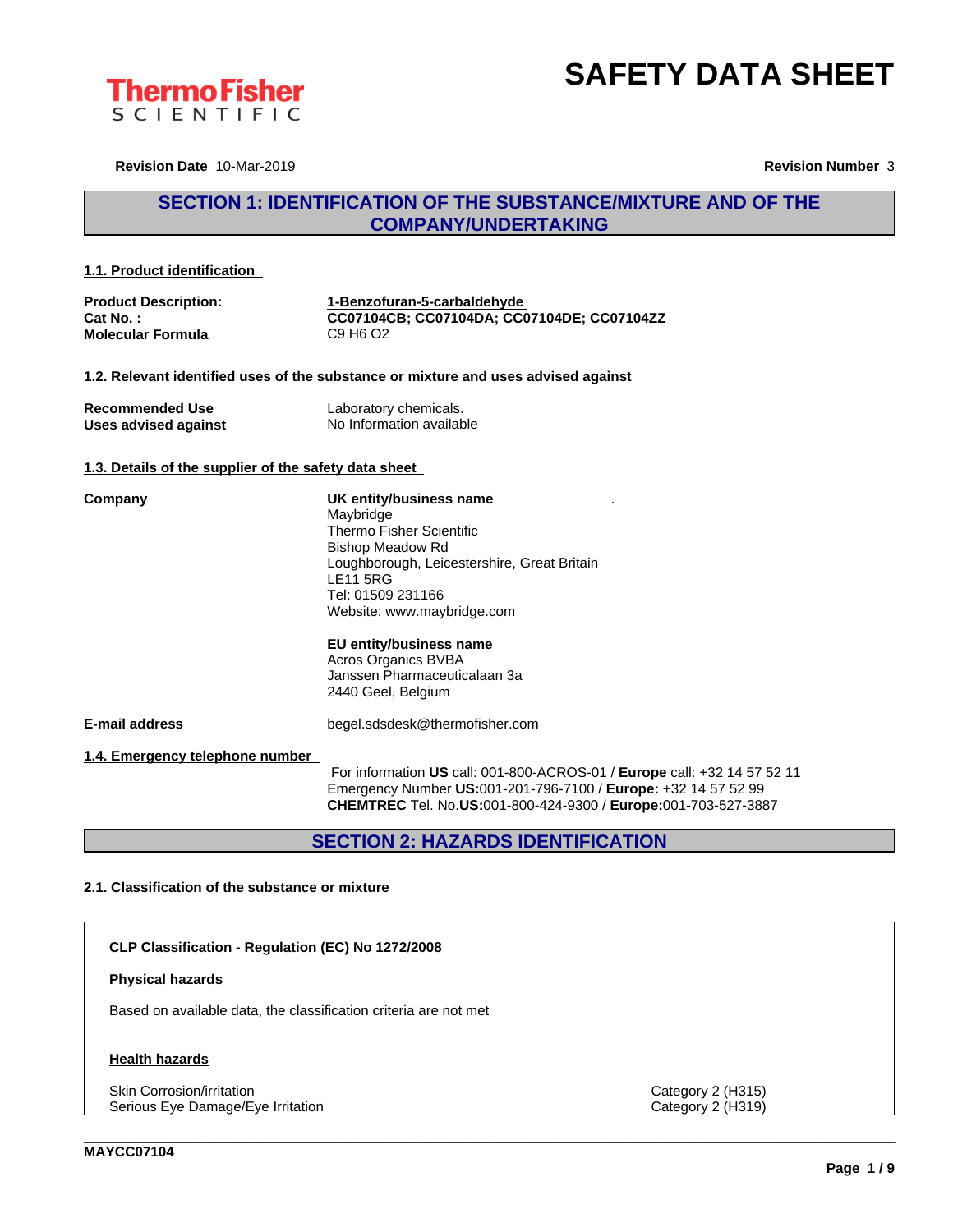$\_$  ,  $\_$  ,  $\_$  ,  $\_$  ,  $\_$  ,  $\_$  ,  $\_$  ,  $\_$  ,  $\_$  ,  $\_$  ,  $\_$  ,  $\_$  ,  $\_$  ,  $\_$  ,  $\_$  ,  $\_$  ,  $\_$  ,  $\_$  ,  $\_$  ,  $\_$  ,  $\_$  ,  $\_$  ,  $\_$  ,  $\_$  ,  $\_$  ,  $\_$  ,  $\_$  ,  $\_$  ,  $\_$  ,  $\_$  ,  $\_$  ,  $\_$  ,  $\_$  ,  $\_$  ,  $\_$  ,  $\_$  ,  $\_$  ,

#### **1-Benzofuran-5-carbaldehyde Revision Date** 10-Mar-2019

Specific target organ toxicity - (single exposure) Category 3 (H335)

### **Environmental hazards**

Based on available data, the classification criteria are not met

#### **2.2. Label elements**



**Signal Word Warning**

#### **Hazard Statements**

H335 - May cause respiratory irritation

H315 - Causes skin irritation

H319 - Causes serious eye irritation

#### **Precautionary Statements**

P261 - Avoid breathing dust/ fume/ gas/ mist/ vapors/ spray

P302 + P352 - IF ON SKIN: Wash with plenty of soap and water

P280 - Wear protective gloves/ protective clothing/ eye protection/ face protection

P305 + P351 + P338 - IF IN EYES: Rinse cautiously with water for several minutes. Remove contact lenses, if present and easy to do. Continue rinsing

#### **2.3. Other hazards**

No information available

### **SECTION 3: COMPOSITION/INFORMATION ON INGREDIENTS**

| <b>Component</b>            | CAS-No     | EC-No. | Weight % | CLP Classification - Regulation (EC) No<br>1272/2008            |
|-----------------------------|------------|--------|----------|-----------------------------------------------------------------|
| 1-Benzofuran-5-carbaldehyde | 10035-16-2 |        | 97       | STOT SE 3 (H335)<br>Skin Irrit. 2 (H315)<br>Eye Irrit. 2 (H319) |

*Full text of Hazard Statements: see section 16*

### **SECTION 4: FIRST AID MEASURES**

#### **4.1. Description of first aid measures**

**Eye Contact** Rinse immediately with plenty of water, also under the eyelids, for at least 15 minutes. Get medical attention.

\_\_\_\_\_\_\_\_\_\_\_\_\_\_\_\_\_\_\_\_\_\_\_\_\_\_\_\_\_\_\_\_\_\_\_\_\_\_\_\_\_\_\_\_\_\_\_\_\_\_\_\_\_\_\_\_\_\_\_\_\_\_\_\_\_\_\_\_\_\_\_\_\_\_\_\_\_\_\_\_\_\_\_\_\_\_\_\_\_\_\_\_\_\_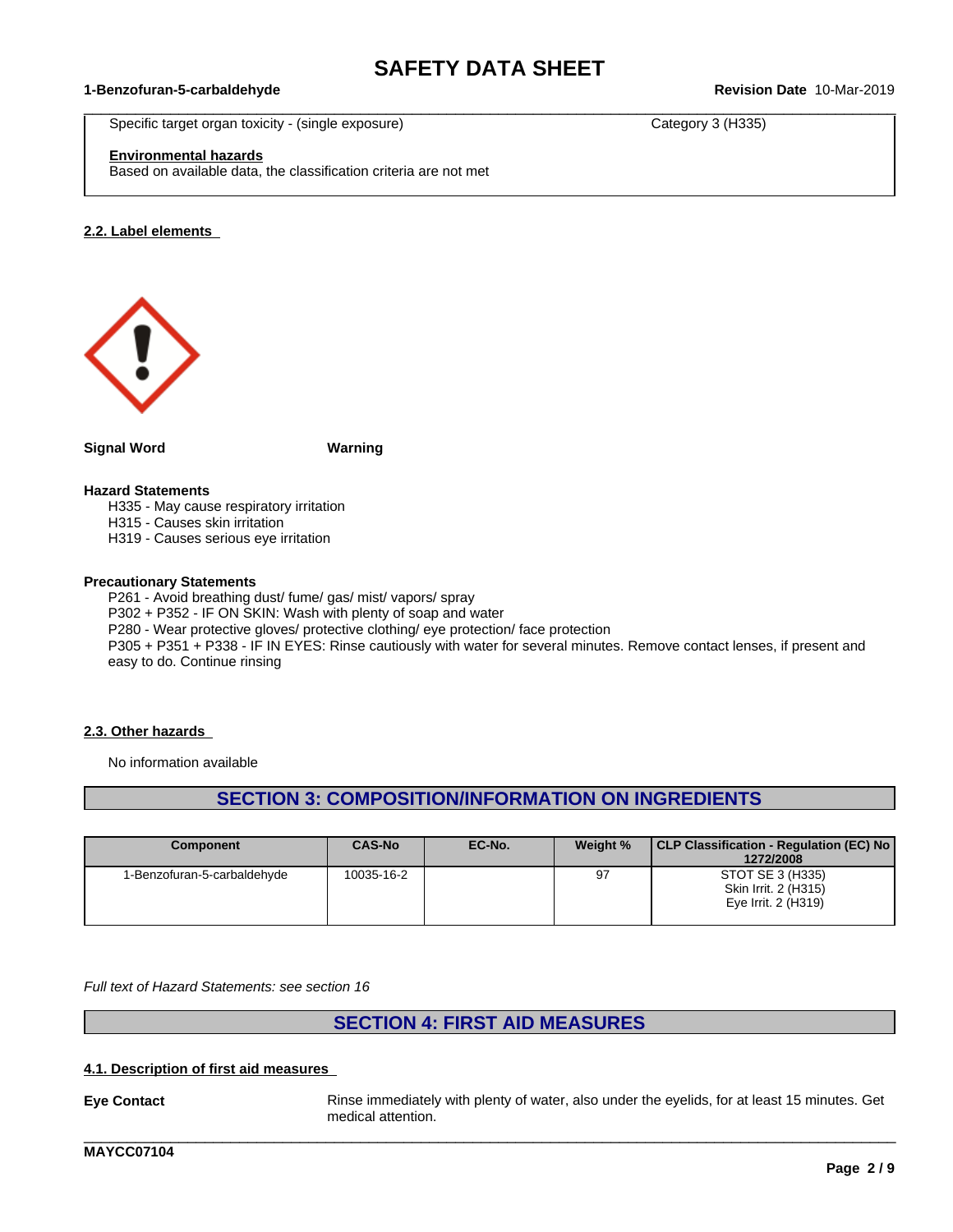#### **1-Benzofuran-5-carbaldehyde Revision Date** 10-Mar-2019

| <b>Skin Contact</b>                | Obtain medical attention. Wash off immediately with plenty of water for at least 15 minutes.                                                        |
|------------------------------------|-----------------------------------------------------------------------------------------------------------------------------------------------------|
| Ingestion                          | Do not induce vomiting. Obtain medical attention.                                                                                                   |
| <b>Inhalation</b>                  | Move to fresh air. If breathing is difficult, give oxygen. Obtain medical attention.                                                                |
| Self-Protection of the First Aider | Ensure that medical personnel are aware of the material(s) involved, take precautions to<br>protect themselves and prevent spread of contamination. |

#### **4.2. Most important symptoms and effects, both acute and delayed**

Irritating to eyes. Irritating to skin. Irritating to respiratory system.

 $\_$  ,  $\_$  ,  $\_$  ,  $\_$  ,  $\_$  ,  $\_$  ,  $\_$  ,  $\_$  ,  $\_$  ,  $\_$  ,  $\_$  ,  $\_$  ,  $\_$  ,  $\_$  ,  $\_$  ,  $\_$  ,  $\_$  ,  $\_$  ,  $\_$  ,  $\_$  ,  $\_$  ,  $\_$  ,  $\_$  ,  $\_$  ,  $\_$  ,  $\_$  ,  $\_$  ,  $\_$  ,  $\_$  ,  $\_$  ,  $\_$  ,  $\_$  ,  $\_$  ,  $\_$  ,  $\_$  ,  $\_$  ,  $\_$  ,

#### **4.3. Indication of any immediate medical attention and special treatment needed**

**Notes to Physician** Treat symptomatically.

### **SECTION 5: FIREFIGHTING MEASURES**

#### **5.1. Extinguishing media**

**Suitable Extinguishing Media** Water spray. Carbon dioxide (CO<sub>2</sub>). Dry chemical. Chemical foam.

#### **Extinguishing media which must not be used for safety reasons** No information available.

#### **5.2. Special hazards arising from the substance or mixture**

Keep product and empty container away from heat and sources of ignition. Thermal decomposition can lead to release of irritating gases and vapors.

#### **Hazardous Combustion Products**

Carbon monoxide (CO), Carbon dioxide (CO2).

#### **5.3. Advice for firefighters**

As in any fire, wear self-contained breathing apparatus pressure-demand, MSHA/NIOSH (approved or equivalent) and full protective gear.

### **SECTION 6: ACCIDENTAL RELEASE MEASURES**

#### **6.1. Personal precautions, protective equipment and emergency procedures**

Ensure adequate ventilation. Use personal protective equipment. Avoid contact with skin, eyes and clothing. Keep people away from and upwind of spill/leak. Avoid dust formation.

\_\_\_\_\_\_\_\_\_\_\_\_\_\_\_\_\_\_\_\_\_\_\_\_\_\_\_\_\_\_\_\_\_\_\_\_\_\_\_\_\_\_\_\_\_\_\_\_\_\_\_\_\_\_\_\_\_\_\_\_\_\_\_\_\_\_\_\_\_\_\_\_\_\_\_\_\_\_\_\_\_\_\_\_\_\_\_\_\_\_\_\_\_\_

#### **6.2. Environmental precautions**

See Section 12 for additional ecological information.

#### **6.3. Methods and material for containment and cleaning up**

Sweep up or vacuum up spillage and collect in suitable container for disposal. Avoid dust formation.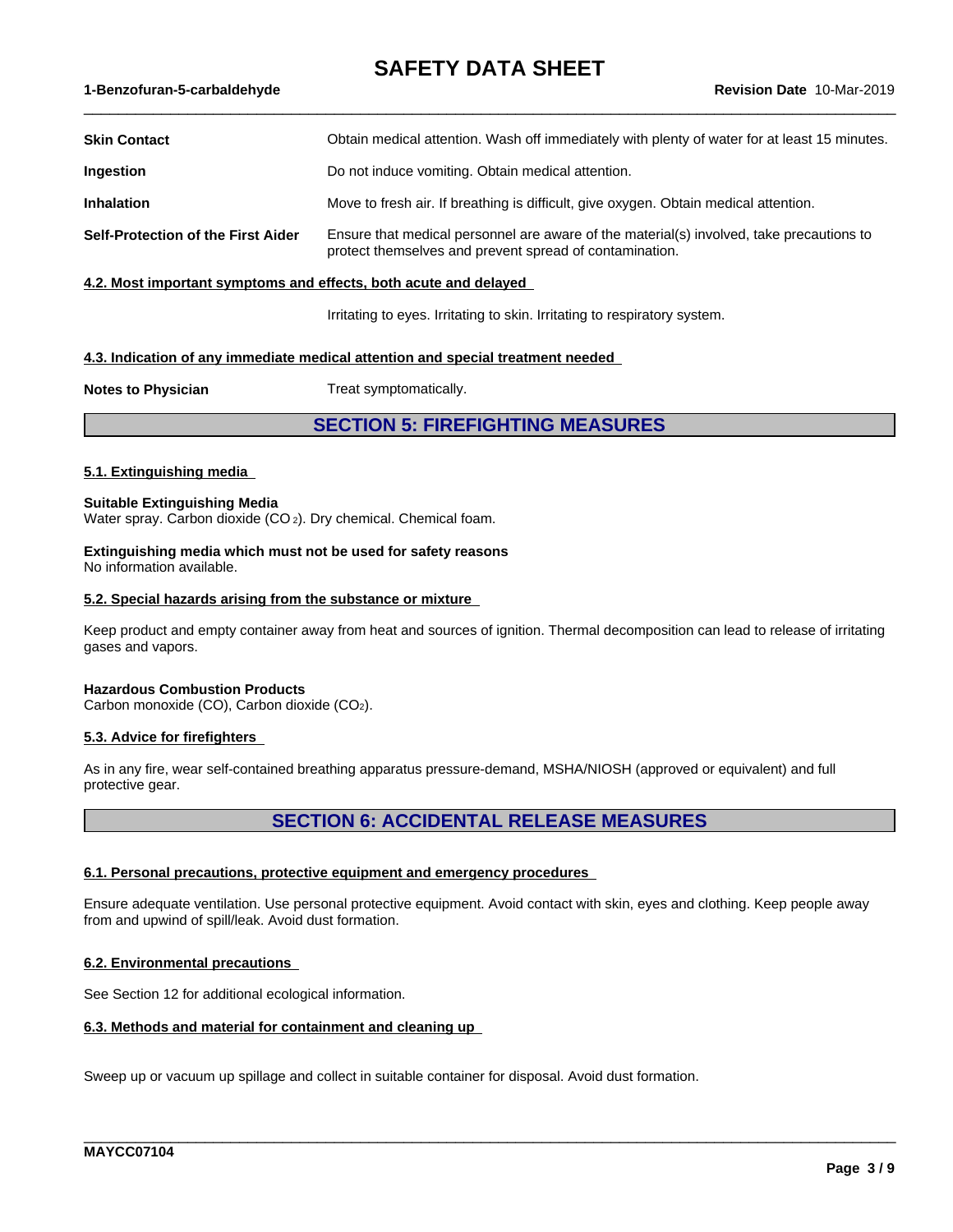$\_$  ,  $\_$  ,  $\_$  ,  $\_$  ,  $\_$  ,  $\_$  ,  $\_$  ,  $\_$  ,  $\_$  ,  $\_$  ,  $\_$  ,  $\_$  ,  $\_$  ,  $\_$  ,  $\_$  ,  $\_$  ,  $\_$  ,  $\_$  ,  $\_$  ,  $\_$  ,  $\_$  ,  $\_$  ,  $\_$  ,  $\_$  ,  $\_$  ,  $\_$  ,  $\_$  ,  $\_$  ,  $\_$  ,  $\_$  ,  $\_$  ,  $\_$  ,  $\_$  ,  $\_$  ,  $\_$  ,  $\_$  ,  $\_$  ,

#### **1-Benzofuran-5-carbaldehyde Revision Date** 10-Mar-2019

#### **6.4. Reference to other sections**

Refer to protective measures listed in Sections 8 and 13.

### **SECTION 7: HANDLING AND STORAGE**

#### **7.1. Precautions for safe handling**

Ensure adequate ventilation. Wear personal protective equipment.Avoid dust formation. Avoid contact with skin and eyes. Do not breathe dust. Do not breathe vapors or spray mist.

#### **Hygiene Measures**

Handle in accordance with good industrial hygiene and safety practice. Keep away from food, drink and animal feeding stuffs. Do not eat, drink or smoke when using this product. Remove and wash contaminated clothing before re-use. Wash hands before breaks and at the end of workday.

#### **7.2. Conditions for safe storage, including any incompatibilities**

Keep in a dry, cool and well-ventilated place. Keep container tightly closed. Store under an inert atmosphere.

#### **7.3. Specific end use(s)**

Use in laboratories

### **SECTION 8: EXPOSURE CONTROLS/PERSONAL PROTECTION**

#### **8.1. Control parameters**

#### **Exposure limits**

This product, as supplied, does not contain any hazardous materials with occupational exposure limits established by the region specific regulatory bodies

#### **Biological limit values**

This product, as supplied, does not contain any hazardous materials with biological limits established by the region specific regulatory bodies

#### **Monitoring methods**

BS EN 14042:2003 Title Identifier: Workplace atmospheres. Guide for the application and use of procedures for the assessment of exposure to chemical and biological agents.

## **Derived No Effect Level (DNEL)** No information available

| <b>Route of exposure</b> | Acute effects (local) | <b>Acute effects</b><br>(systemic) | <b>Chronic effects</b><br>(local) | <b>Chronic effects</b><br>(systemic) |
|--------------------------|-----------------------|------------------------------------|-----------------------------------|--------------------------------------|
| Oral                     |                       |                                    |                                   |                                      |
| Dermal                   |                       |                                    |                                   |                                      |
| <b>Inhalation</b>        |                       |                                    |                                   |                                      |

**Predicted No Effect Concentration** No information available. **(PNEC)**

#### **8.2. Exposure controls**

#### **Engineering Measures**

Ensure adequate ventilation, especially in confined areas. Ensure that eyewash stations and safety showers are close to the

\_\_\_\_\_\_\_\_\_\_\_\_\_\_\_\_\_\_\_\_\_\_\_\_\_\_\_\_\_\_\_\_\_\_\_\_\_\_\_\_\_\_\_\_\_\_\_\_\_\_\_\_\_\_\_\_\_\_\_\_\_\_\_\_\_\_\_\_\_\_\_\_\_\_\_\_\_\_\_\_\_\_\_\_\_\_\_\_\_\_\_\_\_\_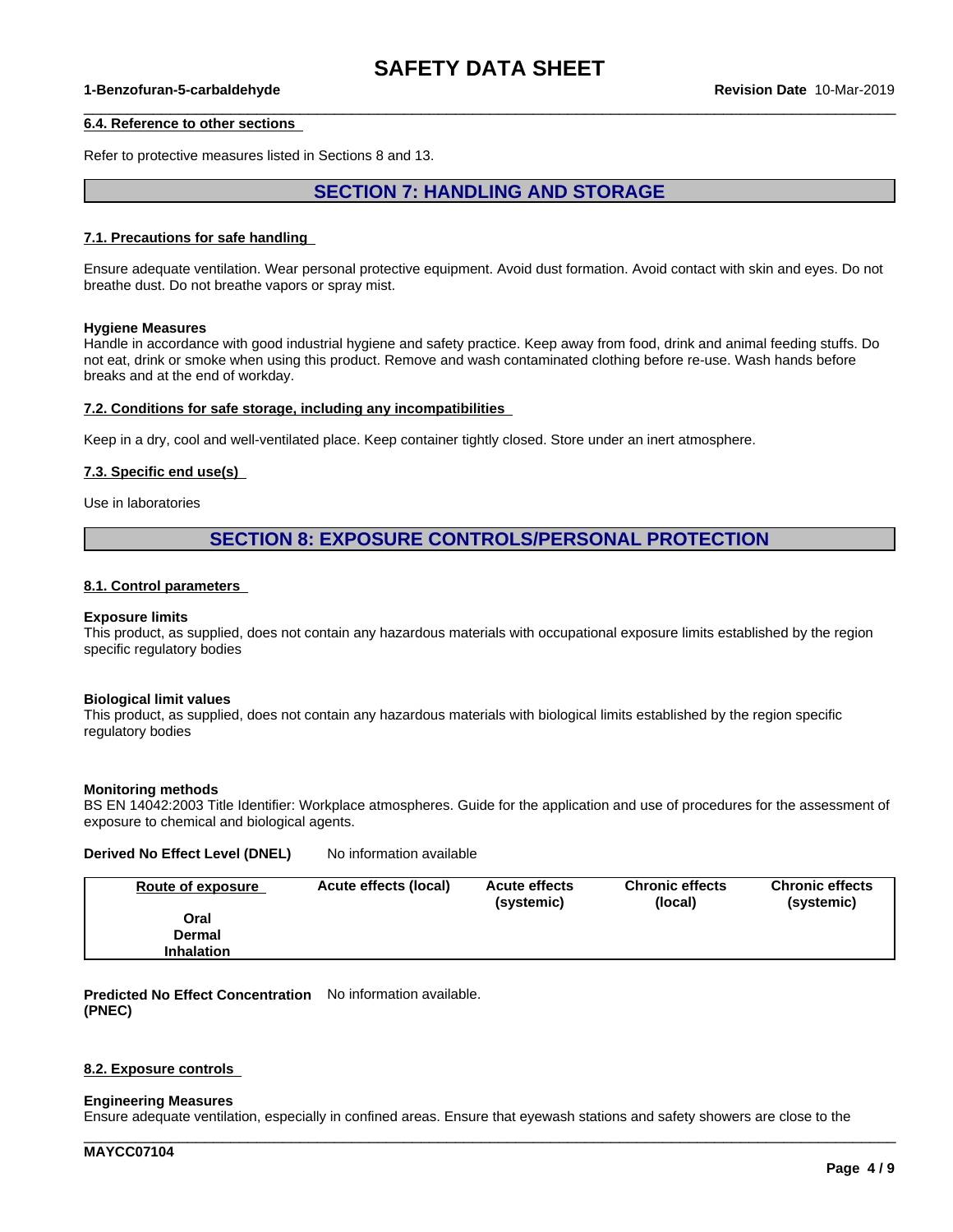$\_$  ,  $\_$  ,  $\_$  ,  $\_$  ,  $\_$  ,  $\_$  ,  $\_$  ,  $\_$  ,  $\_$  ,  $\_$  ,  $\_$  ,  $\_$  ,  $\_$  ,  $\_$  ,  $\_$  ,  $\_$  ,  $\_$  ,  $\_$  ,  $\_$  ,  $\_$  ,  $\_$  ,  $\_$  ,  $\_$  ,  $\_$  ,  $\_$  ,  $\_$  ,  $\_$  ,  $\_$  ,  $\_$  ,  $\_$  ,  $\_$  ,  $\_$  ,  $\_$  ,  $\_$  ,  $\_$  ,  $\_$  ,  $\_$  ,

#### **1-Benzofuran-5-carbaldehyde Revision Date** 10-Mar-2019

#### workstation location.

Wherever possible, engineering control measures such as the isolation or enclosure of the process, the introduction of process or equipment changes to minimise release or contact, and the use of properly designed ventilation systems, should be adopted to control hazardous materials at source

| Personal protective equipment<br><b>Eye Protection</b> |                                                                           | Goggles (European standard - EN 166) |                              |                                         |  |
|--------------------------------------------------------|---------------------------------------------------------------------------|--------------------------------------|------------------------------|-----------------------------------------|--|
| <b>Hand Protection</b>                                 |                                                                           | Protective gloves                    |                              |                                         |  |
| <b>Glove material</b><br>Disposable gloves             | Breakthrough time Glove thickness<br>See manufacturers<br>recommendations |                                      | <b>EU standard</b><br>EN 374 | Glove comments<br>(minimum requirement) |  |

Inspect gloves before use.

Please observe the instructions regarding permeability and breakthrough time which are provided by the supplier of the gloves. (Refer to manufacturer/supplier for information)

**Skin and body protection** Wear appropriate protective gloves and clothing to prevent skin exposure

Ensure gloves are suitable for the task: Chemical compatability, Dexterity, Operational conditions, User susceptibility, e.g. sensitisation effects, also take into consideration the specific local conditions under which the product is used, such as the danger of cuts, abrasion.

Remove gloves with care avoiding skin contamination.

| <b>Respiratory Protection</b>          | Follow the OSHA respirator regulations found in 29 CFR 1910.134 or European Standard<br>EN 149. Use a NIOSH/MSHA or European Standard EN 149 approved respirator if<br>exposure limits are exceeded or if irritation or other symptoms are experienced.<br>To protect the wearer, respiratory protective equipment must be the correct fit and be used<br>and maintained properly |
|----------------------------------------|-----------------------------------------------------------------------------------------------------------------------------------------------------------------------------------------------------------------------------------------------------------------------------------------------------------------------------------------------------------------------------------|
| Large scale/emergency use              | In case of insufficient ventilation wear suitable respiratory equipment                                                                                                                                                                                                                                                                                                           |
| Small scale/Laboratory use             | Use a NIOSH/MSHA or European Standard EN 149:2001 approved respirator if exposure<br>limits are exceeded or if irritation or other symptoms are experienced.<br>When RPE is used a face piece Fit Test should be conducted                                                                                                                                                        |
| <b>Environmental exposure controls</b> | No information available.                                                                                                                                                                                                                                                                                                                                                         |

### **SECTION 9: PHYSICAL AND CHEMICAL PROPERTIES**

#### **9.1. Information on basic physical and chemical properties**

| Appearance                                                                     | No information available     |                                          |
|--------------------------------------------------------------------------------|------------------------------|------------------------------------------|
| <b>Physical State</b>                                                          | Solid                        |                                          |
| Odor                                                                           | No information available     |                                          |
| <b>Odor Threshold</b>                                                          | No data available            |                                          |
| рH                                                                             | No data available            |                                          |
| <b>Melting Point/Range</b>                                                     | 37 - 38 °C / 98.6 - 100.4 °F |                                          |
| <b>Softening Point</b>                                                         | No data available            |                                          |
| <b>Boiling Point/Range</b>                                                     | No information available     |                                          |
| <b>Flash Point</b>                                                             | No information available     | <b>Method -</b> No information available |
| <b>Evaporation Rate</b>                                                        | No data available            |                                          |
| Flammability (solid,gas)                                                       | No information available     |                                          |
| <b>Explosion Limits</b>                                                        | No data available            |                                          |
| <b>Vapor Pressure</b>                                                          | No data available            |                                          |
| <b>Vapor Density</b>                                                           | No data available            | $(Air = 1.0)$                            |
| Specific Gravity / Density                                                     | No data available            |                                          |
|                                                                                | No data available            |                                          |
|                                                                                | No information available     |                                          |
|                                                                                | No information available     |                                          |
| <b>Bulk Density</b><br><b>Water Solubility</b><br>Solubility in other solvents |                              |                                          |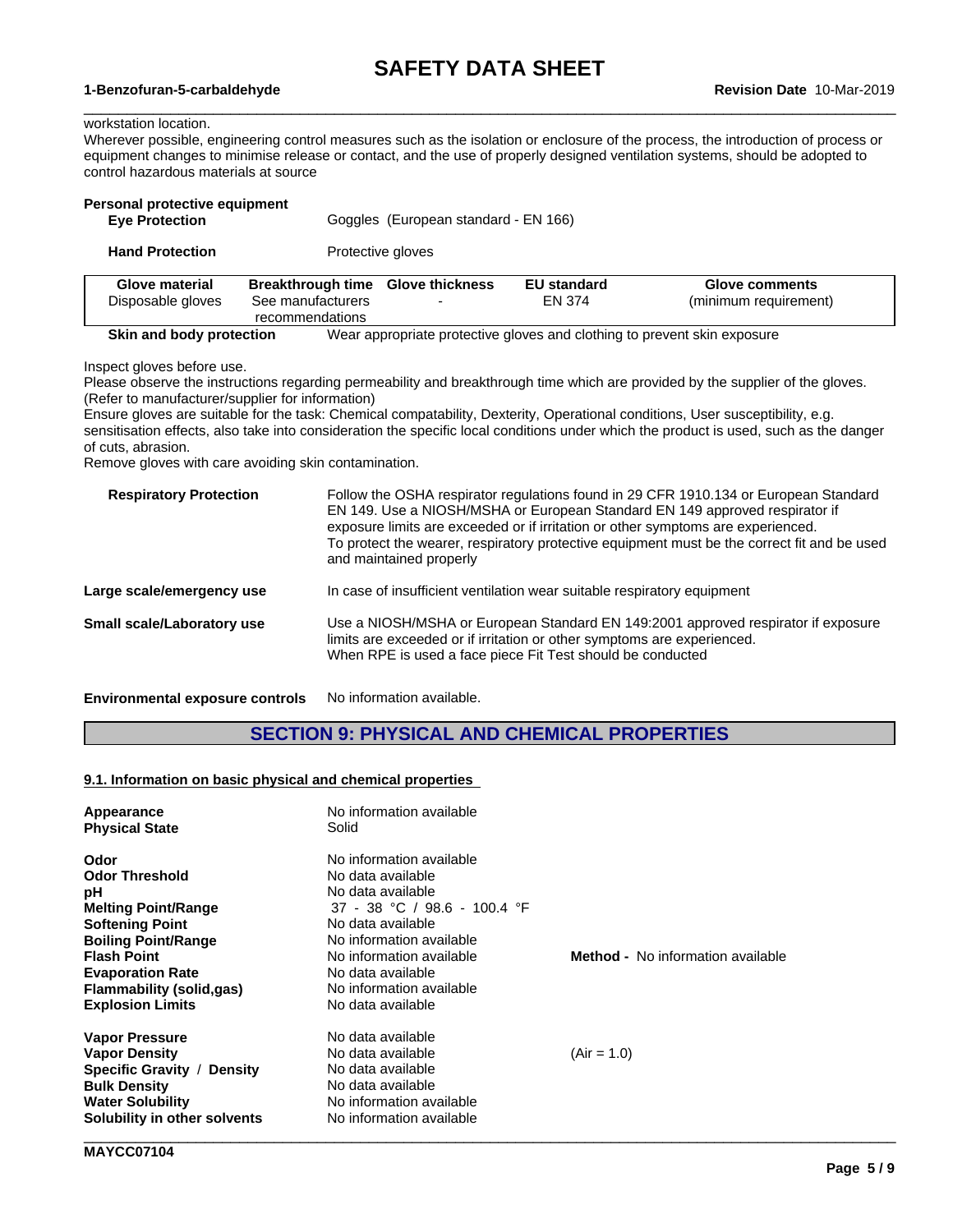# **SAFETY DATA SHEET**<br>Revision Date 10-Mar-2019

 $\_$  ,  $\_$  ,  $\_$  ,  $\_$  ,  $\_$  ,  $\_$  ,  $\_$  ,  $\_$  ,  $\_$  ,  $\_$  ,  $\_$  ,  $\_$  ,  $\_$  ,  $\_$  ,  $\_$  ,  $\_$  ,  $\_$  ,  $\_$  ,  $\_$  ,  $\_$  ,  $\_$  ,  $\_$  ,  $\_$  ,  $\_$  ,  $\_$  ,  $\_$  ,  $\_$  ,  $\_$  ,  $\_$  ,  $\_$  ,  $\_$  ,  $\_$  ,  $\_$  ,  $\_$  ,  $\_$  ,  $\_$  ,  $\_$  ,

| <b>Partition Coefficient (n-octanol/water)</b> |                          |  |  |
|------------------------------------------------|--------------------------|--|--|
| <b>Autoignition Temperature</b>                | No data available        |  |  |
| <b>Decomposition Temperature</b>               | No data available        |  |  |
| <b>Viscosity</b>                               | No data available        |  |  |
| <b>Explosive Properties</b>                    | No information available |  |  |
| <b>Oxidizing Properties</b>                    | No information available |  |  |
|                                                |                          |  |  |
| 9.2. Other information                         |                          |  |  |
| <b>Molecular Formula</b>                       | C9 H6 O2                 |  |  |
| <b>Molecular Weight</b>                        | 146.14                   |  |  |

### **SECTION 10: STABILITY AND REACTIVITY**

| 10.1. Reactivity                                              | None known, based on information available                  |
|---------------------------------------------------------------|-------------------------------------------------------------|
| 10.2. Chemical stability                                      | Air sensitive, Stable under recommended storage conditions. |
| 10.3. Possibility of hazardous reactions                      |                                                             |
| <b>Hazardous Polymerization</b><br><b>Hazardous Reactions</b> | No information available.<br>No information available.      |
| 10.4. Conditions to avoid                                     | Exposure to air. Incompatible products.                     |
| 10.5. Incompatible materials                                  | Strong oxidizing agents.                                    |

**10.6. Hazardous decomposition products**

Carbon monoxide (CO). Carbon dioxide (CO2).

### **SECTION 11: TOXICOLOGICAL INFORMATION**

\_\_\_\_\_\_\_\_\_\_\_\_\_\_\_\_\_\_\_\_\_\_\_\_\_\_\_\_\_\_\_\_\_\_\_\_\_\_\_\_\_\_\_\_\_\_\_\_\_\_\_\_\_\_\_\_\_\_\_\_\_\_\_\_\_\_\_\_\_\_\_\_\_\_\_\_\_\_\_\_\_\_\_\_\_\_\_\_\_\_\_\_\_\_

### **11.1. Information on toxicologicaleffects**

| <b>Product Information</b>                                                  | No acute toxicity information is available for this product |
|-----------------------------------------------------------------------------|-------------------------------------------------------------|
| (a) acute toxicity;<br>Oral<br>Dermal<br><b>Inhalation</b>                  | No data available<br>No data available<br>No data available |
| (b) skin corrosion/irritation;                                              | No data available                                           |
| (c) serious eye damage/irritation;                                          | No data available                                           |
| (d) respiratory or skin sensitization;<br><b>Respiratory</b><br><b>Skin</b> | No data available<br>No data available                      |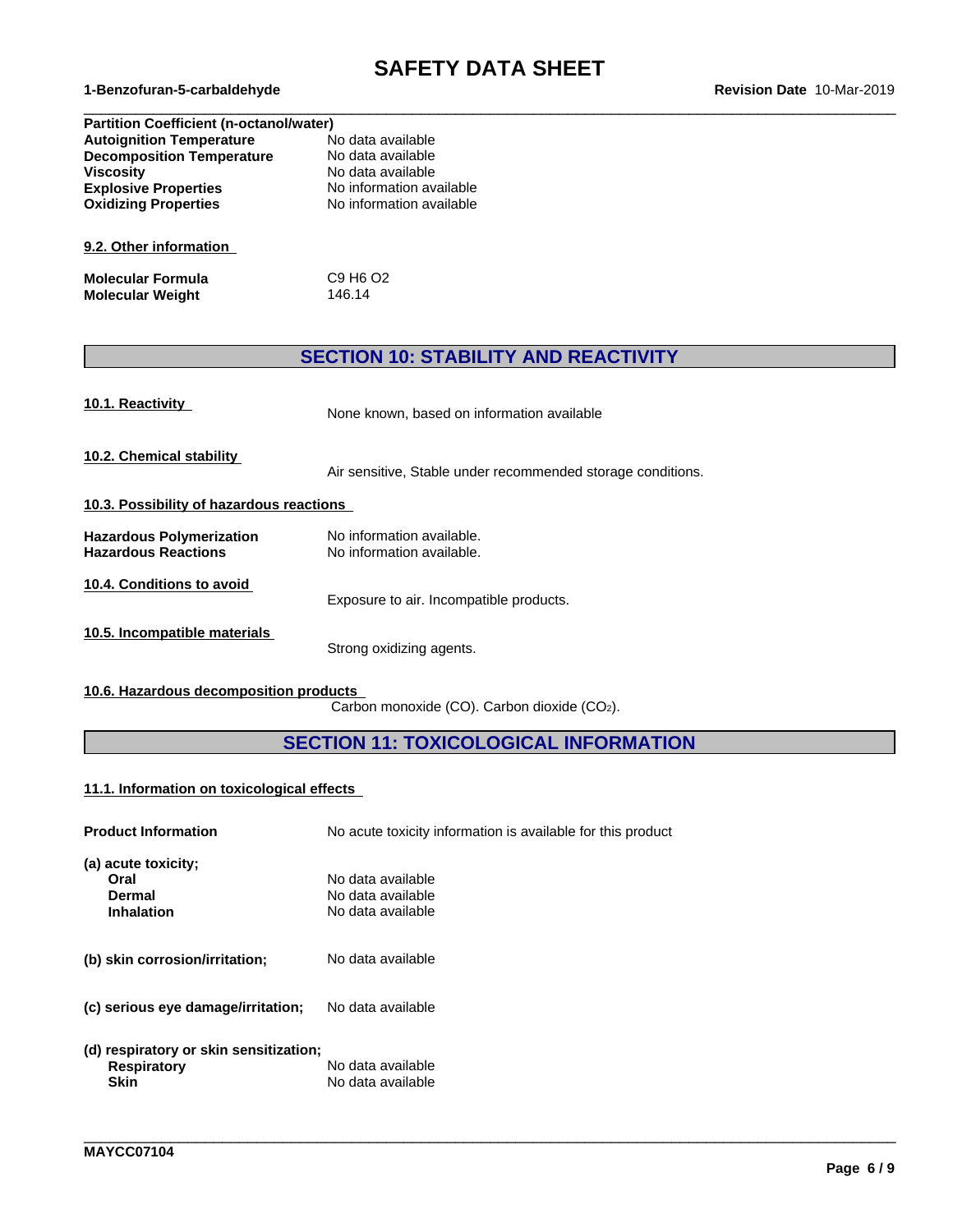| (e) germ cell mutagenicity;                                            | No data available                                              |
|------------------------------------------------------------------------|----------------------------------------------------------------|
| (f) carcinogenicity;                                                   | No data available                                              |
|                                                                        | There are no known carcinogenic chemicals in this product      |
|                                                                        |                                                                |
| (g) reproductive toxicity;                                             | No data available                                              |
| (h) STOT-single exposure;                                              | No data available                                              |
| <b>Results / Target organs</b>                                         | Respiratory system.                                            |
| (i) STOT-repeated exposure;                                            | No data available                                              |
| <b>Target Organs</b>                                                   | No information available.                                      |
| (j) aspiration hazard;                                                 | No data available                                              |
| <b>Other Adverse Effects</b>                                           | The toxicological properties have not been fully investigated. |
| Symptoms / effects, both acute and No information available<br>delayed |                                                                |

### **SECTION 12: ECOLOGICAL INFORMATION**

| 12.1. Toxicity             |  |  |
|----------------------------|--|--|
| <b>Ecotoxicity effects</b> |  |  |

**Example 2** Econtains no substances known to be hazardous to the environment or that are not degradable in waste water treatment plants.

| 12.2. Persistence and degradability No information available |  |
|--------------------------------------------------------------|--|
|--------------------------------------------------------------|--|

- **12.3. Bioaccumulative potential** No information available
- **12.4. Mobility in soil** No information available
- **12.5. Results of PBT and vPvB** No data available for assessment.

**assessment**

**12.6. Other adverse effects**

**Endocrine Disruptor Information** This product does not contain any known or suspected endocrine disruptors<br>**Persistent Organic Pollutant** This product does not contain any known or suspected substance **Persistent Organic Pollutant** This product does not contain any known or suspected substance<br> **Ozone Depletion Potential** This product does not contain any known or suspected substance This product does not contain any known or suspected substance

\_\_\_\_\_\_\_\_\_\_\_\_\_\_\_\_\_\_\_\_\_\_\_\_\_\_\_\_\_\_\_\_\_\_\_\_\_\_\_\_\_\_\_\_\_\_\_\_\_\_\_\_\_\_\_\_\_\_\_\_\_\_\_\_\_\_\_\_\_\_\_\_\_\_\_\_\_\_\_\_\_\_\_\_\_\_\_\_\_\_\_\_\_\_

### **SECTION 13: DISPOSAL CONSIDERATIONS**

#### **13.1. Waste treatment methods**

| Waste from Residues / Unused | Chemical waste generators must determine whether a discarded chemical is classified as a |
|------------------------------|------------------------------------------------------------------------------------------|
| <b>Products</b>              | hazardous waste. Consult local, regional, and national hazardous waste regulations to    |
|                              | ensure complete and accurate classification.                                             |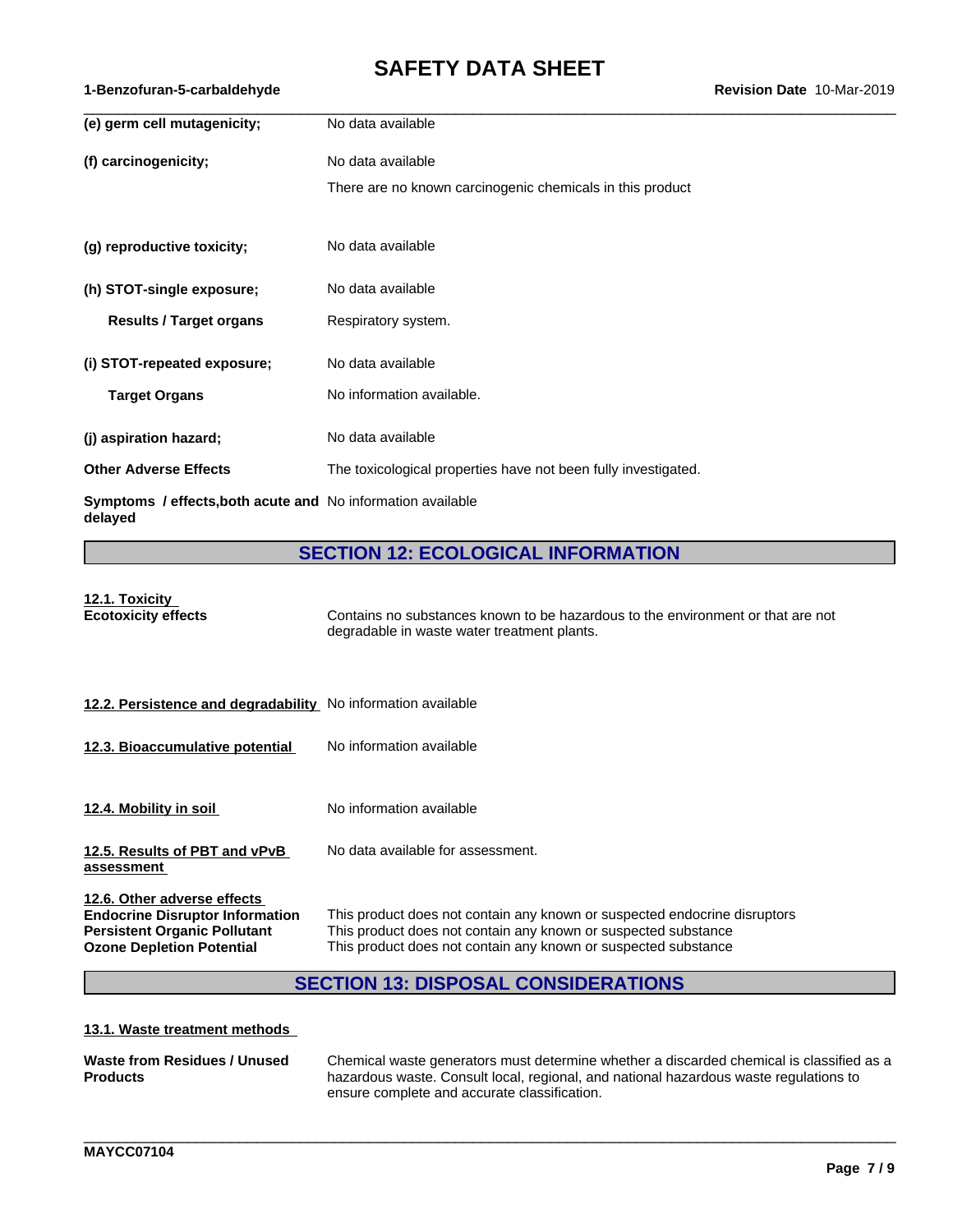**1-Benzofuran-5-carbaldehyde Revision Date** 10-Mar-2019

| Contaminated Packaging         | Empty remaining contents. Dispose of in accordance with local regulations. Do not re-use                      |
|--------------------------------|---------------------------------------------------------------------------------------------------------------|
|                                | empty containers.                                                                                             |
| European Waste Cataloque (EWC) | According to the European Waste Catalogue, Waste Codes are not product specific, but<br>application specific. |
| Other Information              | Waste codes should be assigned by the user based on the application for which the product<br>was used.        |
|                                |                                                                                                               |

**SECTION 14: TRANSPORT INFORMATION**

| <b>IMDG/IMO</b>                                                                                             | Not regulated |
|-------------------------------------------------------------------------------------------------------------|---------------|
| 14.1. UN number<br>14.2. UN proper shipping name<br>14.3. Transport hazard class(es)<br>14.4. Packing group |               |
| ADR                                                                                                         | Not regulated |
| 14.1. UN number                                                                                             |               |

**IATA** Not regulated

**14.1. UN number 14.2. UN proper shipping name 14.3. Transport hazard class(es) 14.4. Packing group**

**14.5. Environmental hazards** No hazards identified

**14.6. Special precautions for user** No special precautions required

**14.7. Transport in bulk according to** Not applicable, packaged goods **Annex II of MARPOL73/78 and the IBC Code** 

### **SECTION 15: REGULATORY INFORMATION**

\_\_\_\_\_\_\_\_\_\_\_\_\_\_\_\_\_\_\_\_\_\_\_\_\_\_\_\_\_\_\_\_\_\_\_\_\_\_\_\_\_\_\_\_\_\_\_\_\_\_\_\_\_\_\_\_\_\_\_\_\_\_\_\_\_\_\_\_\_\_\_\_\_\_\_\_\_\_\_\_\_\_\_\_\_\_\_\_\_\_\_\_\_\_

**15.1. Safety, health and environmental regulations/legislation specific for the substance or mixture**

**International Inventories** X = listed.

**National Regulations**

Take note of Control of Substances Hazardous to Health Regulations (COSHH) 2002 and 2005 Amendment.

#### **15.2. Chemical safety assessment**

A Chemical Safety Assessment/Report (CSA/CSR) has not been conducted